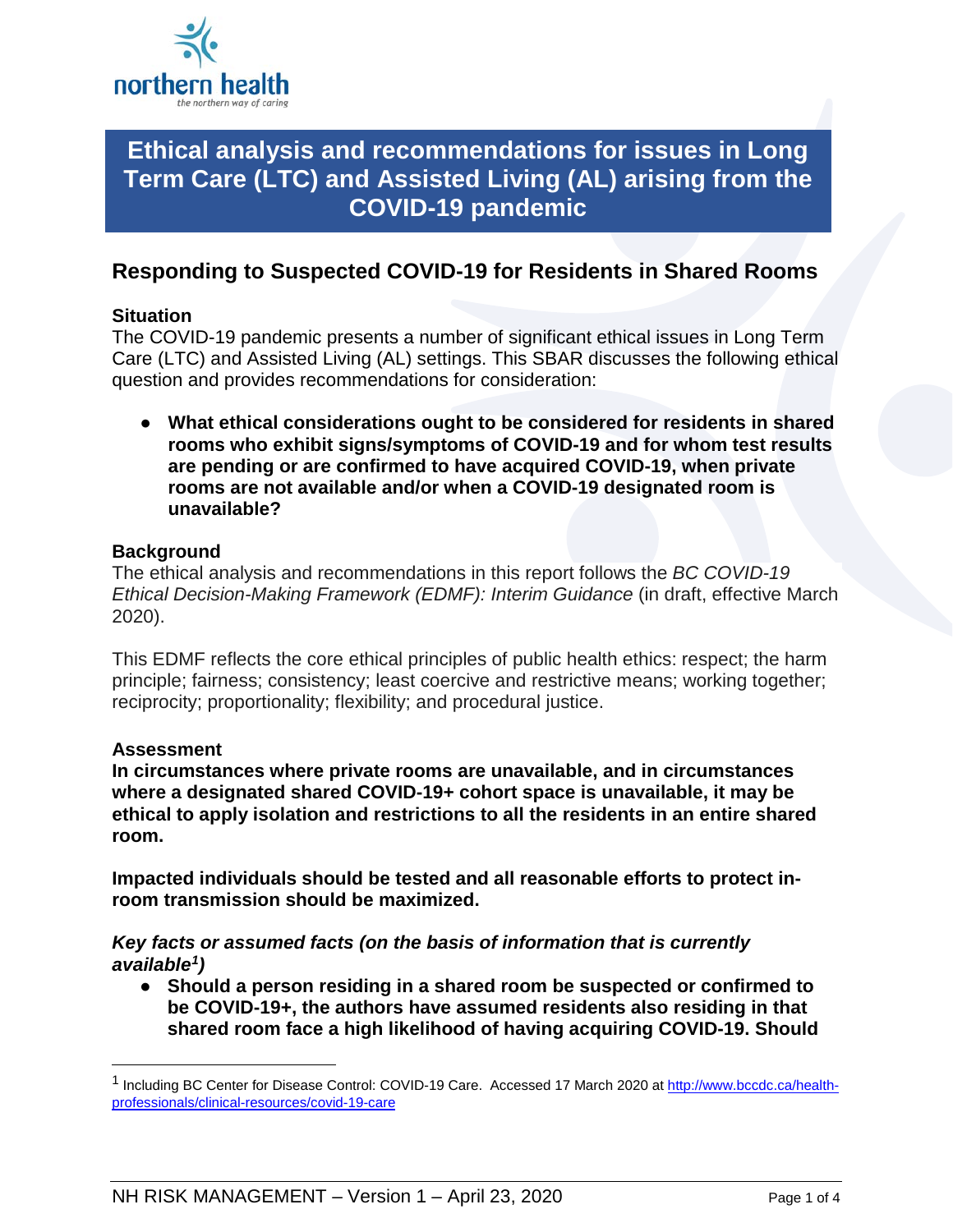**information become available that indicates this assumption is mistaken, this decision should be reassessed immediately.** 

- COVID-19 is currently understood to be a highly infectious and easily transmittable virus.
- **At present, it is believed that COVID-19+ individuals may not demonstrate symptoms for several days and may be highly infective and thus pose a risk to others.**
- The risk of spread of COVID-19 is currently thought to be high in both community and health care settings.
- Infection control measures of droplet and contact precautions should be strictly maintained when interacting with and caring for all residents who are known or suspected to be COVID-19 positive to reduce the risk of transmission. Should an individual resident in a shared room acquire symptoms of COVID-19 and/or be confirmed as COVID-19, identify and explore *all* possible options to prevent transmission within the room in collaboration with infection control team input.
- The magnitude of the harm from COVID-19 to LTC/AL populations, where individuals are commonly frail older adults with comorbidities, is high and includes death<sup>2</sup>. Combined, the risks of transmission and harm to others indicate that maximally restrictive options may be justified.
- The risk of infection from an infected resident to care providers and the wider public is currently thought to be high. Thus, the risk of harm to society is high and needs to be factored into any ethical response.

# *Values grounding this decision*

- The Harm Principle
	- o Society has a right to protect itself from harm
	- o Maintaining public safety means minimizing the risk of COVID-19 exposure and spread to the larger population
- Proportionality
	- o Highly restrictive measures may be justified to reduce the risk of highly detrimental threats
	- o While restricting residents to a room where another person is COVID+ (or suspected) is especially restraining and maximally restrictive, it is proportionate and commensurate with the current level of threat and risk associated with COVID-19

# *Values in tension with this decision*

● Least coercive and restrictive means

<span id="page-1-0"></span><sup>&</sup>lt;sup>2</sup> See: Huang, C, Wang Y, Xingwang L et al. Clinical features of patients infected with 2019 novel coronavirus in Wuhan, China. The Lancet. 2020; 395(10223): 497 - 506. DOI[: https://doi.org/10.1016/S0140-6736\(20\)30183-5](https://doi.org/10.1016/S0140-6736(20)30183-5)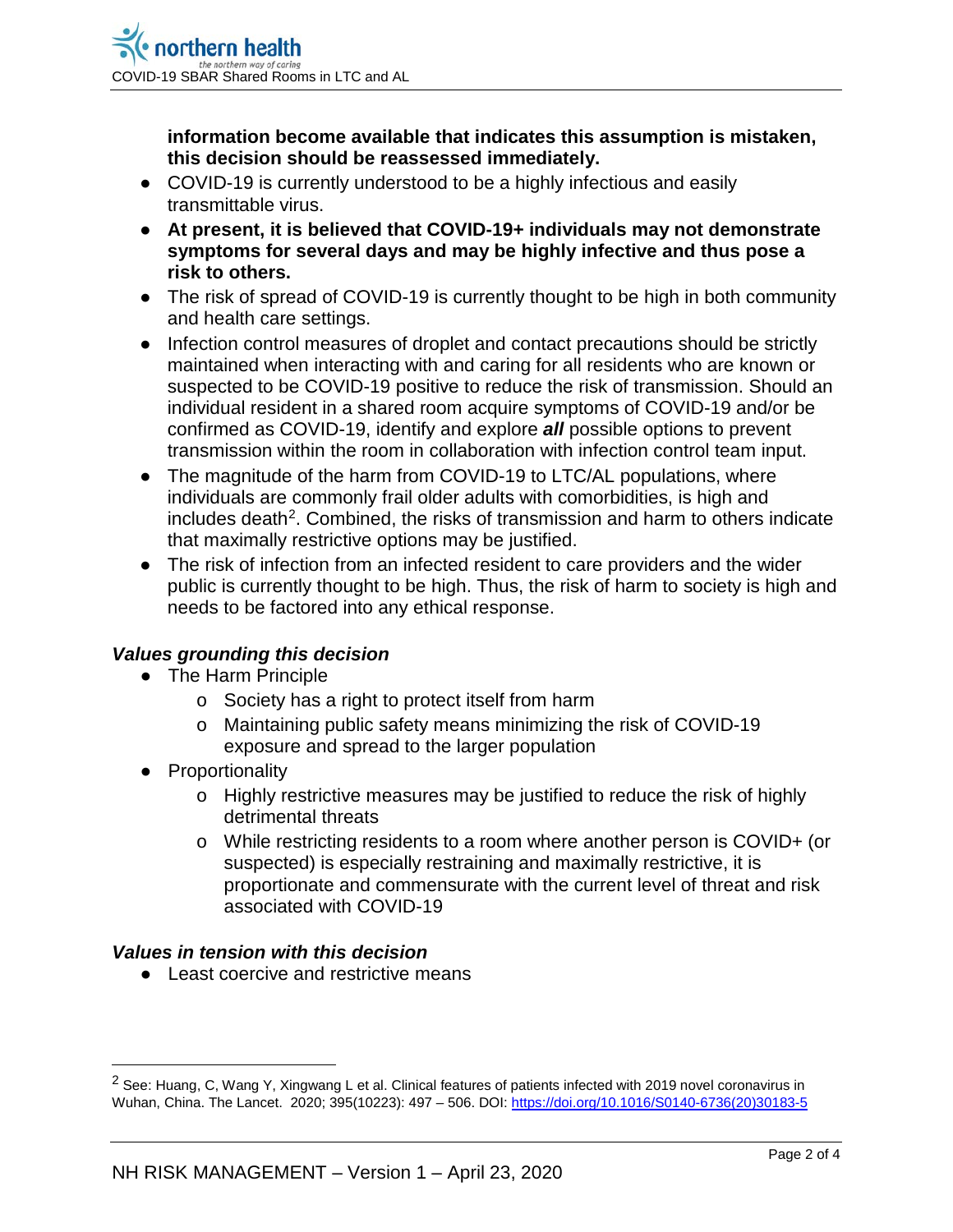- o Restricting suspected residents to a space where suspected and/or confirmed COVID-19 is present, is recognized as a maximally restrictive means.
- o In light of what is recognized currently as a high degree of transmission, there is an increased probability that other residents within a shared room may have acquired COVID-19. As many frail older adults reside in LTC/AL, acquiring COVID-19 from this decision may result in death.
- Respect
	- o When possible, individual liberties and cultural preferences should be respected.
	- o However, in pandemic settings individual rights, including those of changing rooms, do not supersede public health safety concerns.

#### *Discussion*

This decision distributes harms of COVID-19 equally across all other residents in a shared room—while affected individuals may suffer harm, they do not suffer an injustice from this decision. In light of the considerable risks of COVID-19 to other residents in LTC/AL, and the fact that those in the same room may already have been exposed and thus spread the infection, this is an ethically justifiable decision.

Health care providers must also be prepared to restrict visitors from rooms that house COVID-19 positive patients, given the significant risk of transmission. This may mean that COVID-19 negative/asymptomatic patients are not able to receive visitors because the entire room is in isolation.

It is understandable that COVID-19 negative/asymptomatic residents and their families/visitors may be distressed by the room restrictions, and HCPs must be prepared to share the rationale for the restriction in a transparent and compassionate way.

All efforts to decrease in-room transmission should be undertaken<sup>[3](#page-2-0)</sup> (e.g. strict PPE use for all patients, with entire PPE change-over when a caregiver switches to care for the next patient; removal of non-essential items and clutter, especially those that cannot be wiped down with cleaning products; use of curtains or screens to decrease the spread of droplets, if available; positioning resident's beds as far apart as possible).

#### **Recommendations**

**A key assumed fact in this decision is that persons residing in shared rooms where an individual is suspected or confirmed to be COVID+, faces a high probability of also acquiring a COVID-19 infection.** 

<span id="page-2-0"></span> <sup>3</sup> Center for Disease Control. Guideline for Isolation Precautions: Preventing Transmission of Infectious Agents in Healthcare Settings (2007). Accessed on March 19, 2020 at:<https://www.cdc.gov/infectioncontrol/guidelines/isolation/precautions.html>